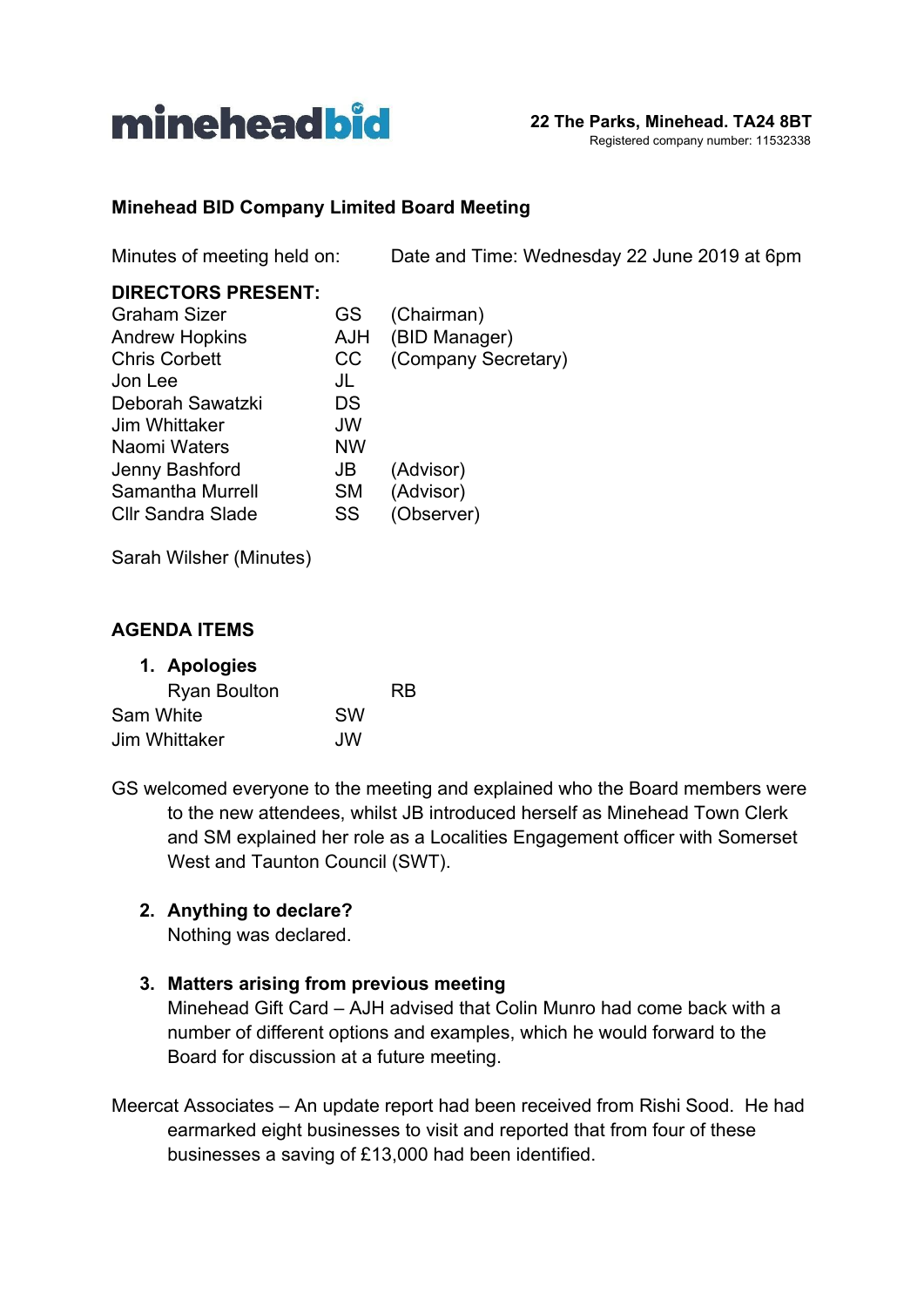- Local Authority Board representatives AJH reported that the Articles of Association for the BID require a Local Authority representative to be a board director and it has been suggested that this should rotate between the three levels of local authority – Town, District and County. District Councillor Andrew Hadley was currently a Director on the Board and there was a need to ascertain whether he was required to resign from the Board or not as AJH had been told that the District Council representative would be appointed by the Leader of the Council. Ideally if there was only the one Local Authority representative who became a director, for this year that could be a Minehead Town Councillor. Other LA representatives could then be Advisors. AJH was to clarify the situation with British BIDs and contact Councillor Hadley.
- JB informed that there were 16 councillors including a Mayor at Minehead Town Council. Both the Mayor and the Clerk emphasised to their Members that there should be no conflict of interest between the Councillor role and the personal/business interests of the Councillor. It was noted that four Councillors were both Town and District Councillors.
- Public Realm GS advised that he had sent a letter to SWT asking who was responsible for weeding the area along The Esplanade where the works were ongoing in respect of planting, play areas etc. The contractors would be leaving the site within a few weeks. JB reported that the contractors were supposed to replace dead or dying plants and weed the area for the next 12 months.

#### **4. Adoption of minutes of the previous meeting**

Subject to Zero Accounting being corrected to Xero Accounting under the Company Secretary Update, the minutes were agreed as an accurate record of the meeting.

### **5. Company Secretary Update**

CC reported that there was just under £60,000 in the bank. Main items of expenditure since the last meeting had been £3,300 to Meercat Associates and £1,050 to SWT. It was clarified that the start of the financial year was 1 July, which is when the BID came into being.

### **6. AGM**

GS stated that the AGM would be held on 24 September 2019. CC reported that two Directors would be resigning – Naomi Waters, representing the hospitality sector, who had decided not to continue as Director, and Ryan Boulton, multiple retailer representative. CC felt that RB wished to re-stand but this needed clarifying.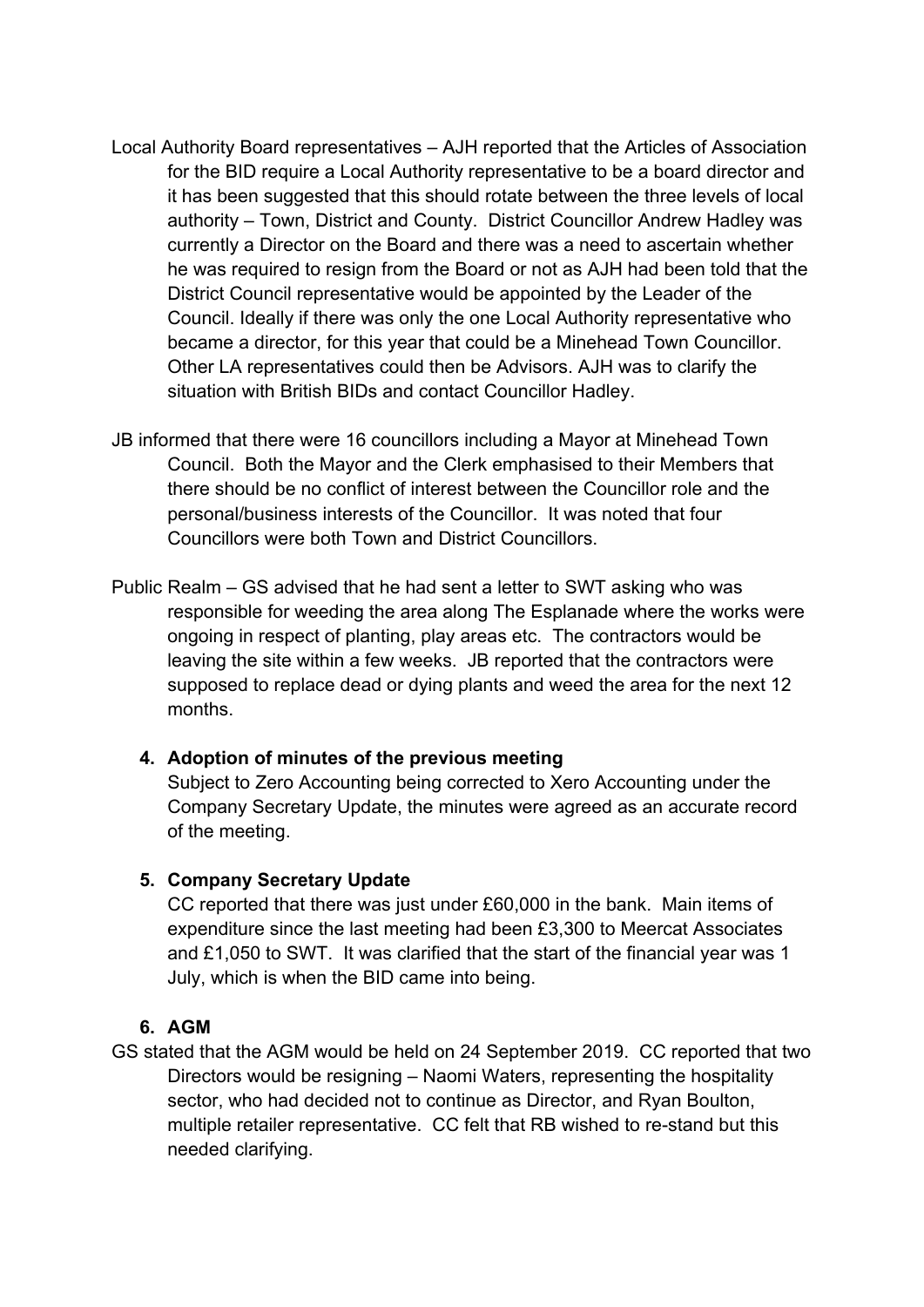- Nomination papers needed to go out two months before the AGM and be returned three weeks prior to the meeting, and if an election was necessary voting papers would need to be distributed.
- It was decided not to include details of the AGM in a bi-monthly newsletter but to send notice of the AGM to the BID membership separately, and to do this by post as then the responsibility of delivery and receipt was with the postal service. GS would prepare the paperwork and AJH would ask SWT for their assistance with the mailout.

## **7. BID Manager Update**

- The Update as previously circulated was noted. AJH added that he had taken the Leader and Chief Executive Officer (CEO) of SWT around Minehead and Cllr Habib Farbahi, Portfolio Holder for Asset Management and Economic Development, would be visiting the town on 14 June. He was happy to take the Minehead Town Councillors around as well, if desired.
- Eleven summonses had been issued for the magistrates court. Six businesses had paid prior to court. The former owner of the Exmoor store in Friday Street had not yet been served a summons. The magistrate had signed off the liability orders; outstanding were the former Bailey Mac café, Golden House Restaurant and Kebab House. Letters had been sent on 11 June giving them seven days to pay their BID levy plus court costs of £20. If they did not pay then further action would be taken and a bailiff would be employed.
- AJH was checking with SWT that owner and business details were correct for the new invoices which would be circulated during early July 2019. He asked the Board to let him know if they were aware of any changes in ownership, business name details, etc.
- GS advised that of the 300+ BID towns in the country Minehead BID was one of the best for getting levies in. Our collection rate was just short of 97%.

# **8. Events Sub-Committee Update**

DS reported on the following events:

- Cycling Grand Prix A road closure issue was to be sorted and more marshals were needed.
- Vintage event with West Somerset Railway SW would be submitting a funding application for £600 for vehicles, including a tank.
- $\bullet$  EAT Festival 75 businesses had signed up. Ten to twelve more were needed to fill the spaces.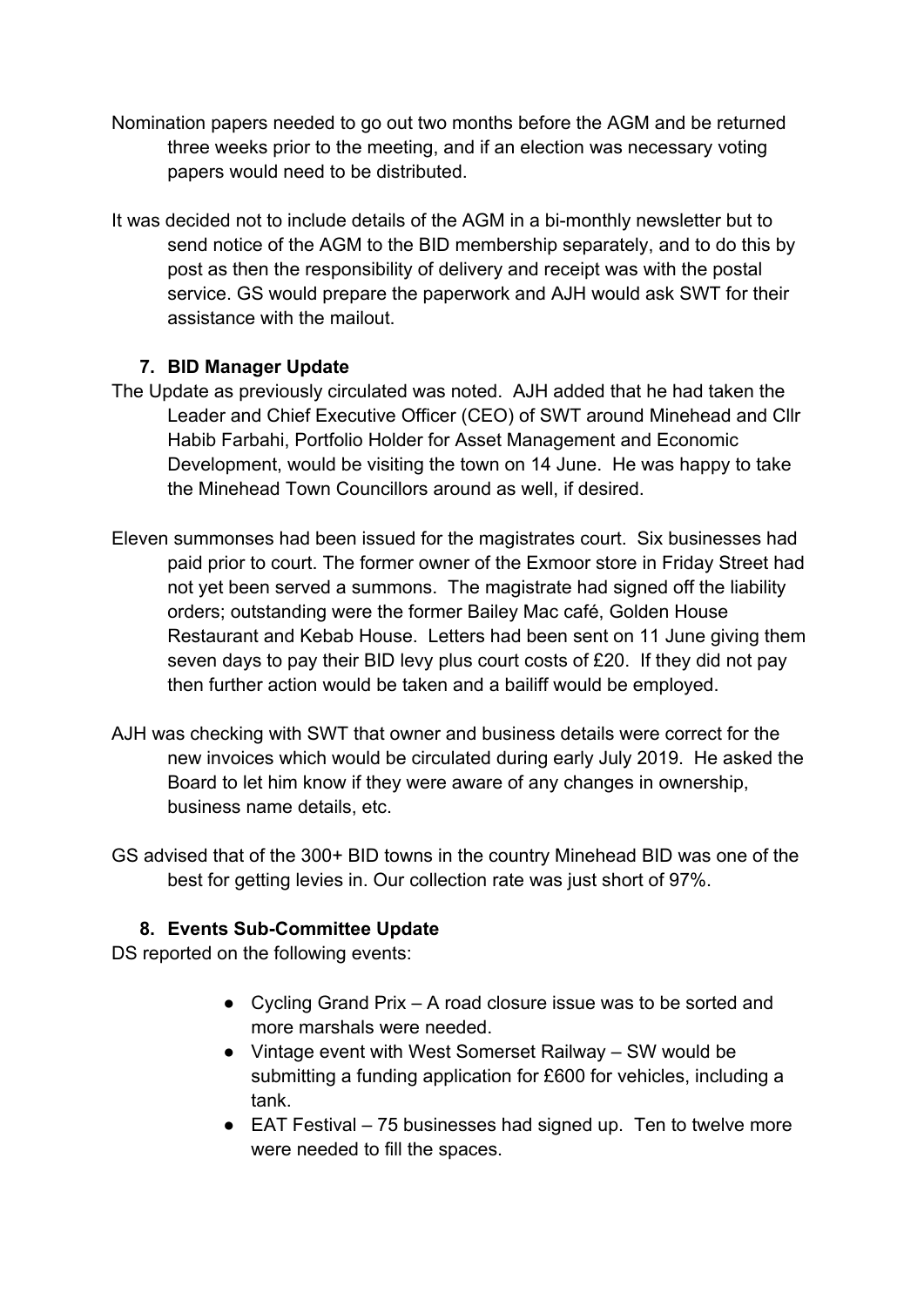- Ladies in Business a successful one-night event had been held in 2018 with Macmillan's being the chosen charity. The 2019 event would be run on the same format but for two nights over two weeks and would be ticket only. A goodie bag would be available including vouchers and a bag for life with Minehead BID printed on it. A local charity rather than a national charity may be chosen this year.
- Steampunk Festival David Smith was very enthusiastic and had started organising the Festival for the May Day bank holiday weekend in 2020. However, due to VE Day the bank holiday would now be Friday, 8 May rather than Monday, 4 May. David had decided to continue with the original dates anyway as the main events would be held on the Saturday and Sunday. As the Regal hadn't worked very well he was looking at the social club in North Road and other more intimate venues, including pubs.
- AJH explained to JB, SS and SM that requests for BID monies needed to be made on funding application forms, which if completed properly would explain how much was being applied for, what it would be used for and why it was needed, how the use of this money would match the BID business plan, how the success of the project would be measured and how the businesses within the BID area would benefit. These applications would initially be considered by the sub-committees who could agree a grant of up to £500. Anything over £500 would need approval from the Board, following a recommendation from the sub-committee.

#### **9. Marketing Sub-Committee Update**

- AJH reported that since the BID had agreed to join Visit Somerset, he would be meeting the CEO next week regarding moving this forward including securing a web presence. A press release had gone out announcing the BID's membership. John Turner had met with WSR and the Beach Hotel.
- AJH had changed the Minehead BID Facebook page to Visit Minehead. Editors of the page included DS and Minehead Information Centre and Minehead Town Council. RB was keen to lead on Instagram. AJH was also working with the communications team at SWT. The aim was to promote Minehead and BID to a much wider area than just Minehead.
- GS advised that it was still hoped to link with the Minehead Information Centre and their website. The Centre was mainly funded by EDF, and as such the Centre had been moving in a different marketing direction to the BID, but a new Centre Manager had been appointed who was developing the website and events page.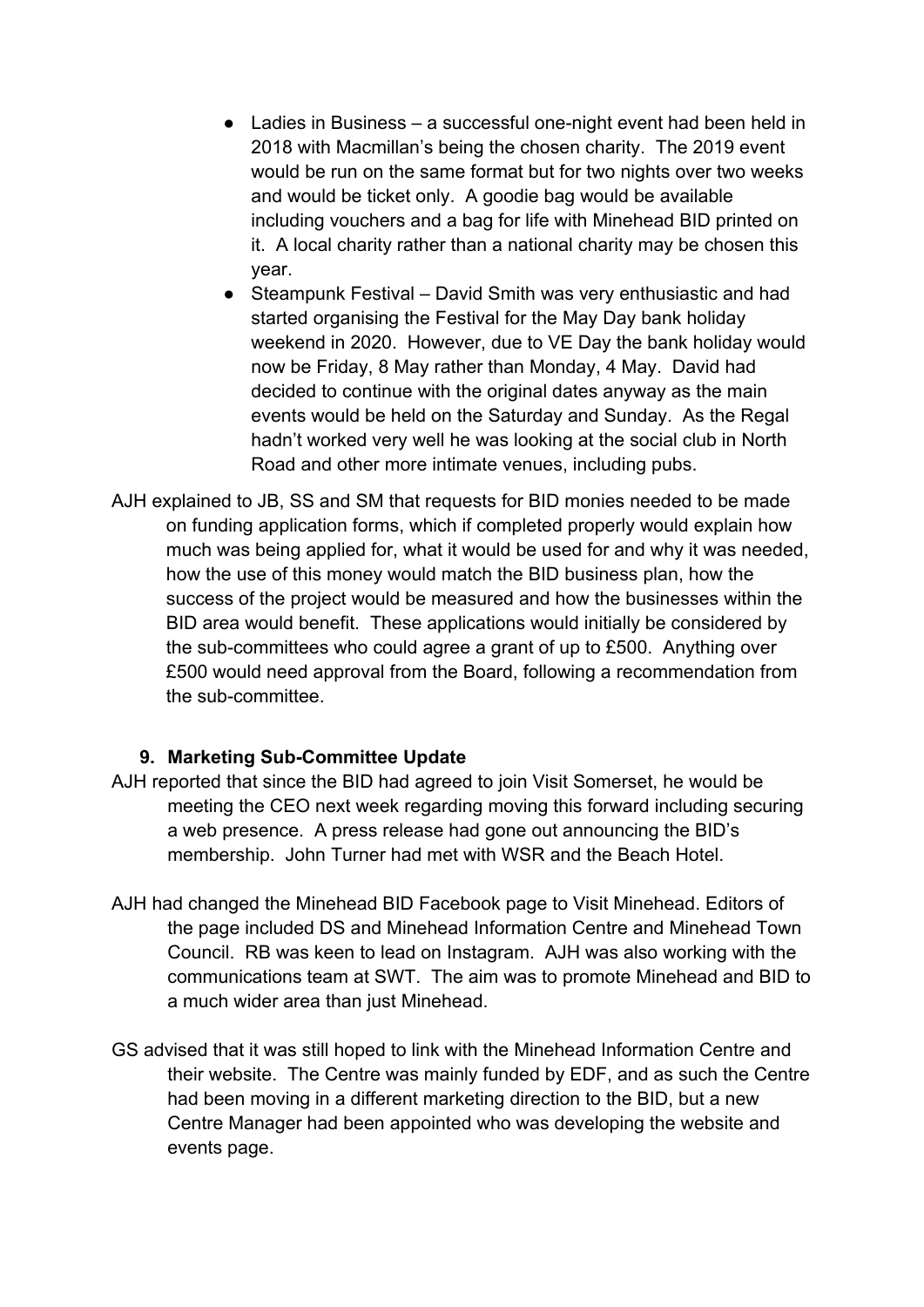- The Minehead Bay branding was considered to be under-utilised. GS advised that every year a group of A level students from Colchester came down to Minehead and were shown around the town. GS had introduced this year's students to the Minehead Bay logo and found that they liked it but also thought it was under-used in the marketing of the town.
- Travel writers were to be encouraged to visit the town. They already wrote articles on the WSR but with Minehead BID becoming a member of Visit Somerset there was a need for writers to visit and focus on much more of the town.
- The impact of the Butlins adult weekends on the town was acknowledged by the meeting who noted that sadly it led to some local accommodation providers not recommending, and even running down, the town to their guests. It was felt that the police presence in Minehead over an adult weekend was not always sufficient. SS said that at the Minehead Area Panel meetings the police always reported that Butlins paid for two police officers to be present in the town over adult weekends to double the number of usual officers. Sadly, whilst adult weekends generally increased the number of visitors spending in the local shops, cafes, pubs, etc. they tended to keep away the local residents. AJH and JB agreed that there was a need to work with Butlins, local pubs and the Police to address the anti-social behaviour expressed outside the resort.

### **10.Public Realm Sub-Committee Update**

Jon and GS reported the following:

- The hanging baskets had been delivered and were to be hung in Park Street and Friday Street. The two Minehead First Schools were to plant tubs in Wellington Square with a photo opportunity for the schools, church and the BID. GS had emailed the Schools but there had been no reply. SWT had agreed to keep the plants for a few more days. The meeting advised that it may be best to approach voluntary groups such as the Cubs, Guides, Scouts, and Minehead Eye.
- 800 metres of bunting would be erected 6m high from ground level across the street at the bottom of The Avenue in a zig-zag fashion between the trees and the buildings. Permission was needed from the owners of those properties to which the bunting would be attached. SWT had agreed to hang the bunting free of charge which would save £500. The bunting cost £590.
- The public benches from the seafront were being stored in SWT's depot which saved £2,000 to £3,000.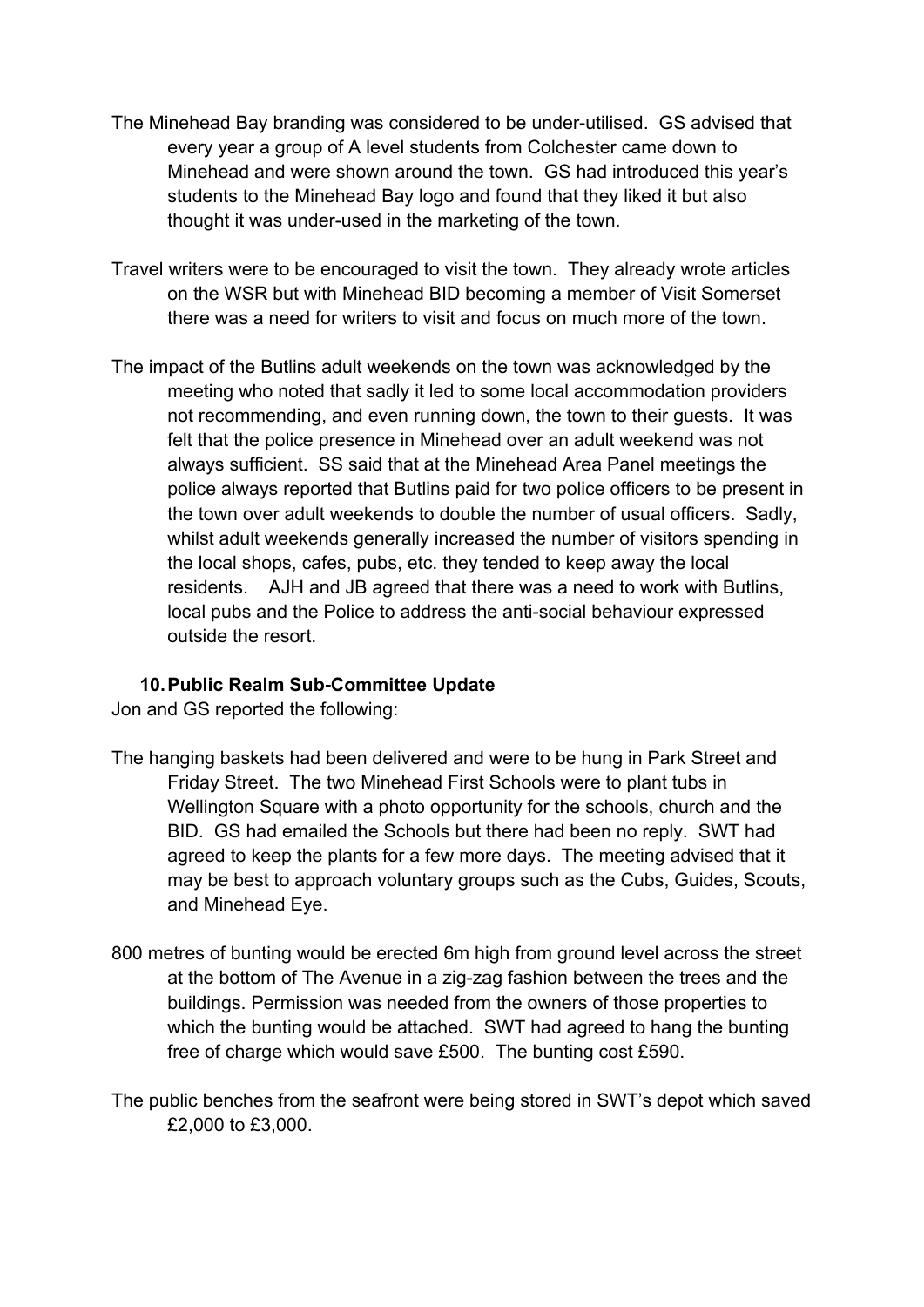- AJH and SM had done a tour of the unsightly street furniture. Neil Corfield of SWT would ascertain what the Council were responsible for and whether they would be willing to make any improvements within those areas. Contact would need to be made with owners of the remaining street furniture.
- SM reported that she had found out from Natalie Green, Contracts Overseer with SWT that the litter bins on the seafront were going to be replaced. Julie Lynch at IdVerde (the waste collection service) was concerned with their capacity as they were smaller than the existing bins and had taken this up with Natalie. A sample bin and a normal bin were to stand together to assess use, and outside food outlets there would be extra bins. GS asked for an illustration of the new bin. The meeting agreed that there needed to be a consistency in the style and size of litter bins and that they needed to be seagull proof.
- SM added that the bin in Townsend Road was to be replaced with a like-for-like replacement.

Multi-functional brackets were to be erected for baskets, flags and Xmas trees.

GS asked how the BID had performed in the first year. It was agreed that ambitious projects had been commenced and worked on in year one and that year two should be a period of consolidation of events and public relations. NW said that there was a need to be proportionate about how much was being spent and about how much they were undertaking, particularly as the Board members were voluntary.

### **11.Any other business VE Day**

SS reported that the VE Day Organising Committee were looking for details of events over the May Day weekend, and would particularly like to see street parties on the Saturday. SS would be talking to different organisations to see if they want to get involved. Replicated events from VE Day 1945 would be especially welcomed. GS said that Allerford Rural Life Museum had pupils' books from Minehead Schools dating back to the early 1940s and according to these there had been a deliberate fire in Bancks Street on VE Day.

### **12.Date of next Board meeting – Wednesday 10 July 2019** Events and Public Realm sub-groups meetings to be agreed

### **Meeting finished at 8pm**